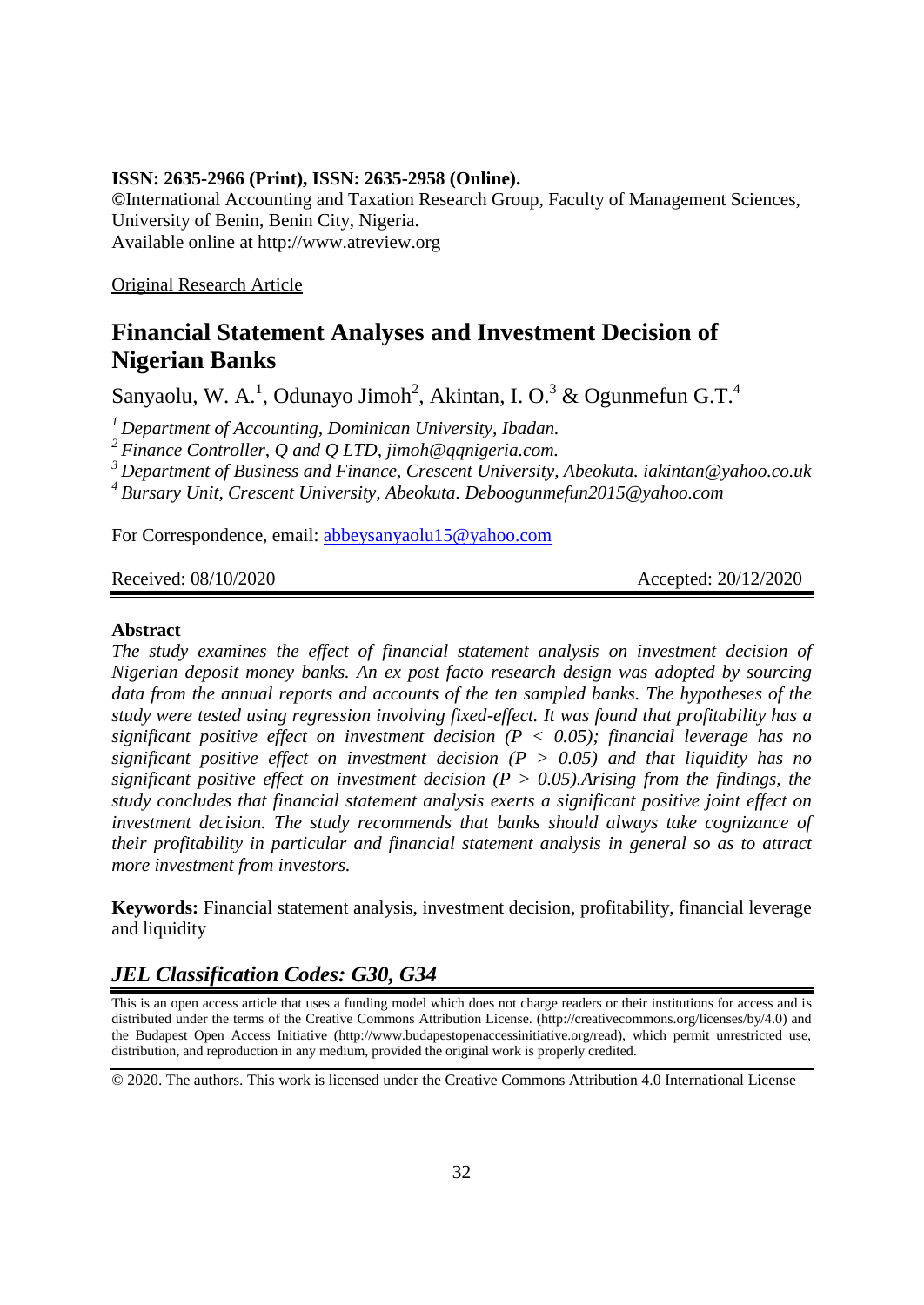Sanyaolu, Odunayo, Akintan & Ogunmefun. **Financial statement analysis…**

*Citation:* Sanyaolu, W.A., Odunayo, J., Akintan, I.O., Ogunmefun, G.T. (2020). Financial statement analysis and investment decision of Nigerian banks. *Accounting and Taxation Review, 4*(4): 32-43.

#### **INTRODUCTION**

Banks' performance and efficiency in any economy are significantly anchored on some fundamentals, out of these fundamentals, capital adequacy is one and unique. Banks as financial institutions raise their capital principally through owners' capital, retained earnings and share capital. The share capital has in the recent time become a veritable source of raising finance for banks as they benefit from it either as issuer, buyer or both. Therefore, finances raised through the issue of shares contribute to banks ability to meet up with minimum capital requirements which regulators impose on them as adequate capital is prerequisites for efficient financial intermediation. Share capital in the statement of banks' financial position represents units of capital contributed by individual shareholders, and such qualifies them to have a residual claim in the net assets of the bank. Investment is the present commitment of the proportion of income that is not consumed to long term project with the aim of getting more in the future.

The decision involving the commitment of present fund on long term project with the aim of gaining more in the future is termed "investment decision". Such decision according to Zayol, Agaregh and Eneji (2017) is often characterized by a lot of risks and uncertainty as it involves the commitment of huge, scarce and hardearned fund into a long-term project where the future outcome (profit or loss) cannot be predicted with precision and accuracy, and such decision once made is also considered

to be irreversible. Bearing in mind the risk attributes of the commitments of fund to invest, investors must exercise due care while deciding so as not to lose their hardearned financial resources by wrongly investing fund on projects that do not have the potential of yielding expected returns.

Financial reports according to Kapellas and Siougle (2018) is seen as the principal driver of efficient capital market as information asymmetric which can lead to adverse selection, or moral hazard is reduced to the barest minimum through financial information. They argued further that suboptimal investment is the prime outcome of information asymmetry. The financial statement signals to the investors the performance of an entity as useful information regarding profitability, liquidity; solvency and leverage that provide useful insight for investors when making investment decision are contained and reported in the financial statements. The financial statement is, therefore, the principal instrument through which investors can evaluate an entity whether to or not to invest in it and the amount of fund to be committed if the investment is considered worthwhile. Financial statements according to Adeyemo, Isiavwe and Adetiloye (2017) are statements that report on an entity's financial affairs in terms of its health and wealth for a given period of time from which informed economic decisions relating to present as well as the future can be reliably made.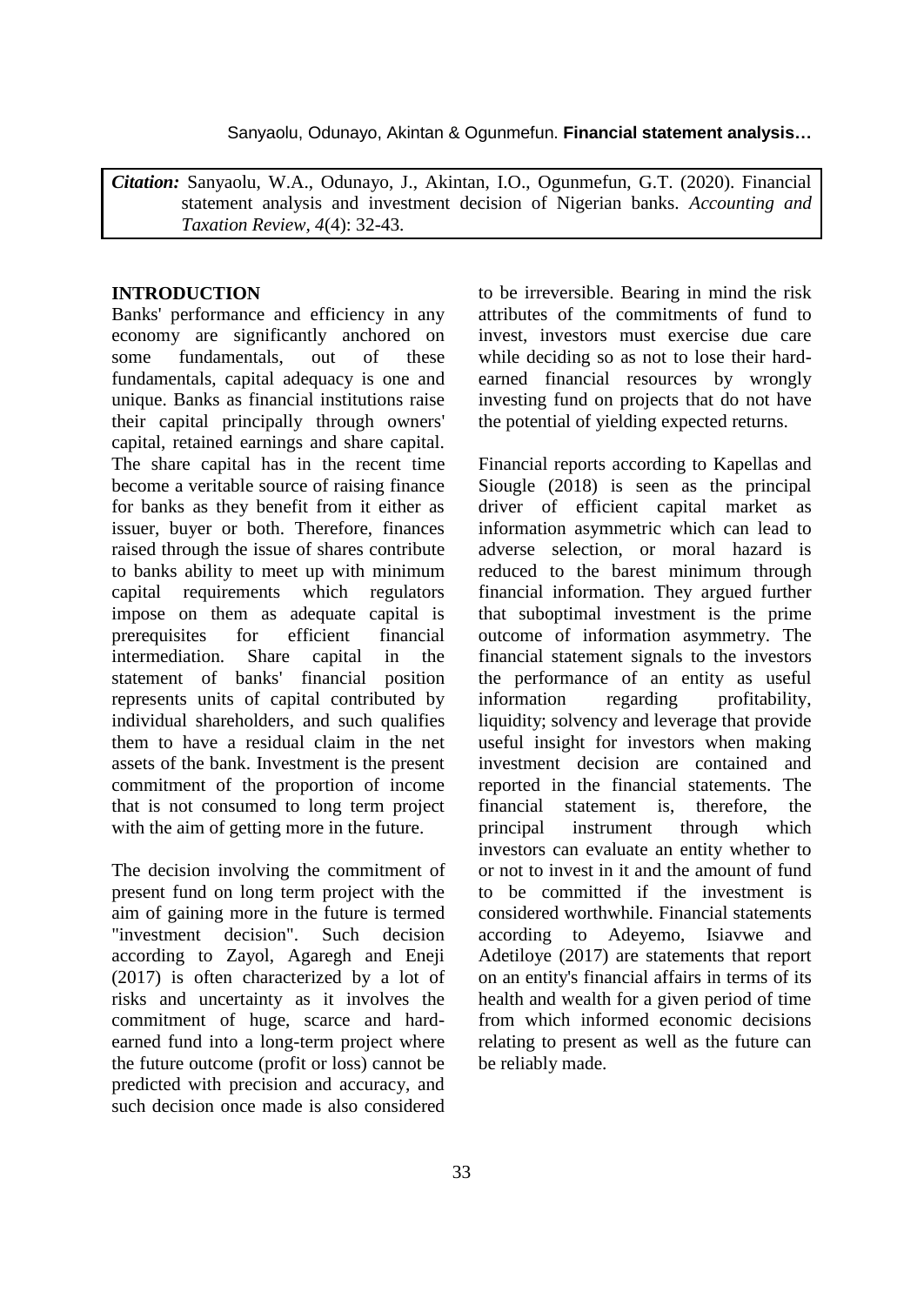In basing investment decision on financial statements, sound knowledge of the investors is required in the analysis of financial statement or consultation of the service of a financial analyst in making an investment decision as investment decision that is made in isolation of financial statement is considered by Popoola, Akinsanya, Babarinde and Farinde (2014) as a lot like throwing darts in a dark room. Financial statement analysis according to Makarim and Noveria (2014) serves as a useful tool for investors in measuring the strength of an entity in the key area of financial performance, the rate of return, financial risk an entity is exposed to, competitors' position, market situation, among others. Popoola et al. (2014) observed that decision making in the recent dispensation had become a daily affair for investors and it has mandated the preparation and presentation of financial statements by banks as against their usual practice in the past when financial statements were presented based on choice. Joseph (2013), Kaplan and Roll (2002) opined that the financial statement prepared and presented by a company should be detailed enough to contain all the relevant information that will enhance effective decision making of investors and that; it should also be of expected quality in order to aid reliable decision making.

For meaningful and reliable analysis to be made on financial statements upon which informed economic decision can be reliably based, the quality of financial statement is also essential as a financial statement that does not reflect the accurate picture of financial affairs of a company is capable of misleading investors in making a suboptimal investment decision. Financial statement quality, according to Stergios and Michalis cited in Bamidele, Ibrahim and

Omole (2018) is of significant importance to shareholders/ investors as it aims to protect their interest. To ensure that the financial statement prepared and presented is comprehensive and reliable, many regulations exist both in Nigeria and abroad to define the contents and forms of financial reporting. The recognition and measurement of item or transaction and mandatory disclosures to be made in the financial statement are defined by International Financial Reporting Standards (IFRSs). Abubakar (2010) opined that the companies and allied matters act and Central Bank of Nigeria serves as a watchdog for ensuring the compliance of banks and other financial institutions with relevant acts, rules and regulations in a bid to improve financial statement quality.

It is conspicuous that literature is replete with studies on financial statement analysis and investment decision of deposit money banks in Nigeria; however, findings from these studies have remained contentious and inconclusive. Many of the studies conducted in Nigeria used primary source of data (see Adeyemo et al. 2017; Aniefor & Oboro, 2015). One peculiar nature of most of these existing studies is that they focused on the non-financial sector. Several other existing studies such as that of Zayol, et al. (2017) only focused on the effect of dividend per share on investment decision while others investigated the impact of financial statement analysis on firms' value. Another gap observed in the ex-ante literature is that many of these studies focus on relatively few banks. Arising from this lacuna observed, this study employed a larger sample size, covering ten quoted banks selected based on their size. In the same vein, the study examines the influence of identified proxies for financial statement analysis on shareholders' investment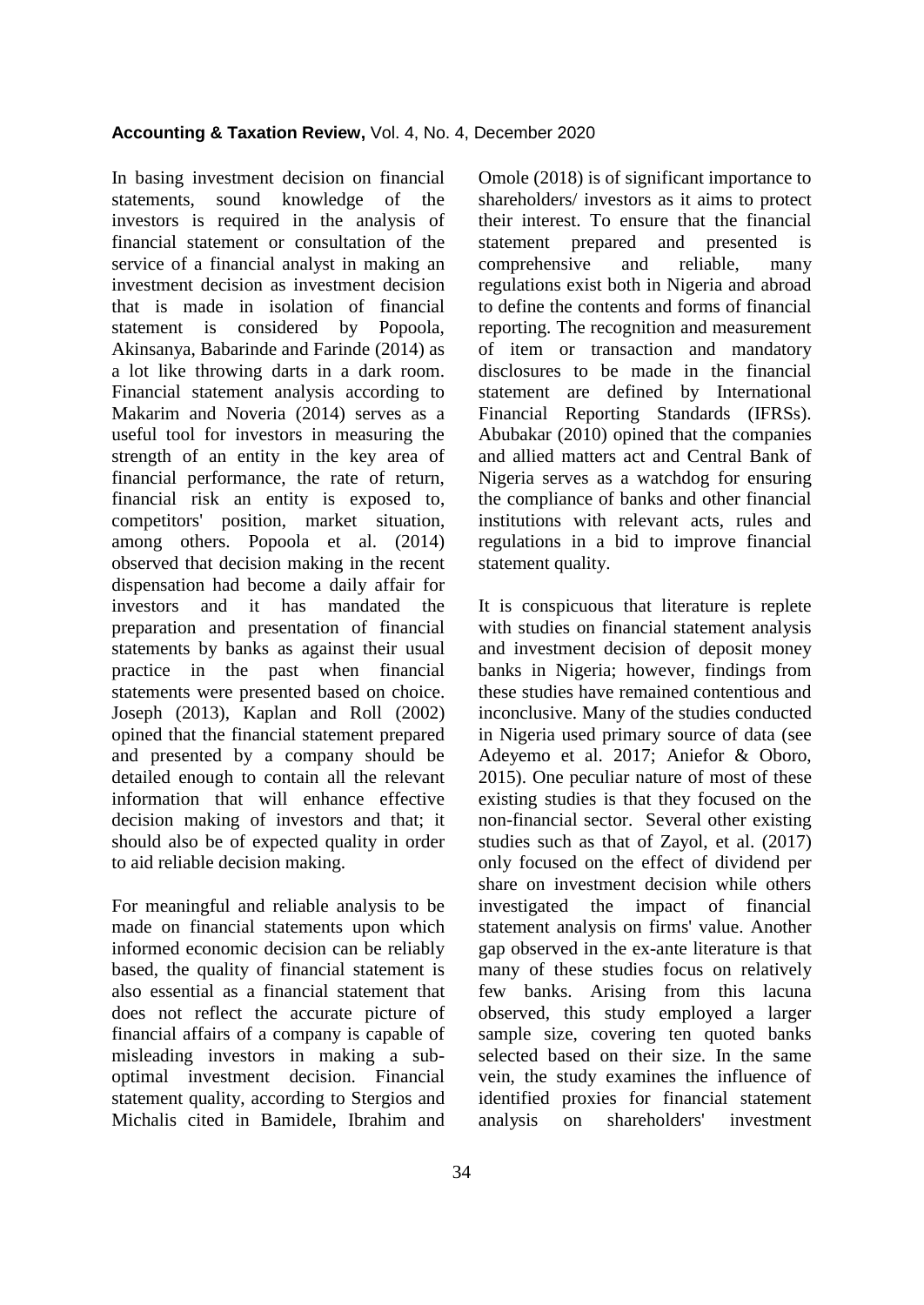decision by using unique combination of profitability, financial leverage and liquidity ratio as independent variable and log of ordinary share capital for dependent variables. These unique combinations do not match most of the literature reviewed for this study and arising from these; the study sought to investigate the effect of financial statement analysis on investors' investment decision to examine whether or not the identified proxies for financial statement analysis exert significant effect or not on the ordinary share capital of Nigerian deposit money banks.

### **2. 0 Literature Review 2.1 Theoretical Review**

Discussions on the effect of financial statement analysis on investment decision measure in terms of ordinary share capital have hovered around selected theories. Topmost among these theories are Proprietary and residual equity theory, Proprietorship or net worth theory, Entity theory and enterprise or social theory. The proprietary equity theorists such as Husband (1938) demonstrated that entity accounting processes should be conducted from the shareholders' perspective. Staubus (1959) developed the residual equity, which states that the accounting of an entity must be conducted from the perspective of the residual equity holders. The residual equity have a residual interest in the profit and net asset of an entity. The theory is often considered as restrictive because it only focuses on the shareholders while neglecting other important stakeholders that affect and are affected by an entity. Despite the deficiency of the theory, it is relevant to study as financial statements are primarily prepared to provide information to the shareholders to ascertain whether or not their investment has been utilized to maximise their wealth. This will, in turn,

determine whether or not they should keep investing or withdraw their investments.

The proprietary theory on the other hand considers the assets and liabilities of an entity as that of its owners. Newlove and Garner (1951) stated that under the theory, are negative assets – negative properties." Revenues are considered are to utilize as increases in proprietorship and expense decreases. The excess of the revenue over the expenses (Net Profit) accrues to the owner as rewards for investing his enterprise resources. This theory considers the preference shares as a liability and must be deducted from the assets of an entity to determine the owner's residual interest. While entity theory and enterprise or social theory states that the accounting process is done from the entity's perspective. It states that the assets, liabilities, capital are all properties of an entity. The entity theory that all economic activity conducted by a business is separate from that of its owners. The entity theory is based on the idea that all of a company's activities can and will be accounted for independently of the owners' activities. Under this theory, the owners are not personally responsible for the company's loans and liabilities.

This study is anchored on Proprietary and residual equity theory because the management the business assets to create value for the shareholders, which is the main thrust of financial statement analysis. The theories see shareholder as the owners of an entity and see the firm as an instrument of contractual relationship between business owners and the agents.

#### 2.2 **Empirical Review**

Thair and Kaddumi (2016) conducted a study which explored secondary data sourced from the annual reports of industrial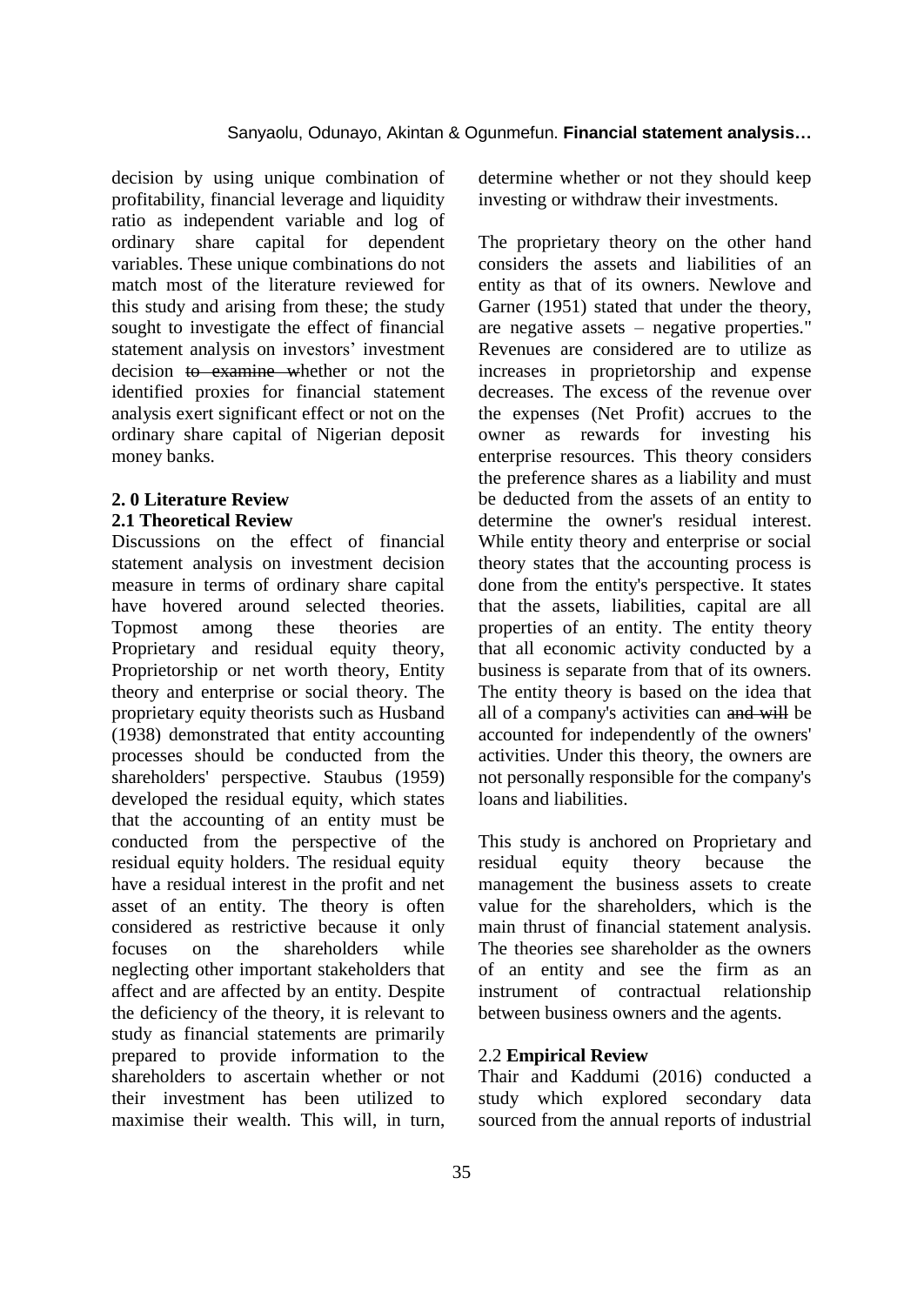listed companies in Amman Stock Exchange. The findings from the regression result revealed a significant positive effect of profitability on investment decision.

Sabrin, Sarita, Takdir and Sujono (2016) found from the result of analysis conducted on data obtained secondary data from the annual reports and accounts of the sampled companiesfrom2009 to 2014 of Indonesia. The result of the multiple regressions showed a significant positive effect of profitability on Indonesian manufacturing companies' market value.

Osuala, Ugwumba and Osuji (2016) conducted a study that obtained secondary data from the sampled firms' annual reports and discovered that earnings per share which is a mirror for profitability has no significant positive effect on investment decision.

Ezejiofor, Rolise and John-Akamelu (2017) conducted an investigation that focused on comparative analysis of telecommunication and banking industry in Nigeria. The study adopted t-test statistics to examine if there is a difference between the Nigerian telecommunication and banking industry's investment decision on the secondary data obtained from the annual reports of the sampled firm. The result of the t-test revealed that the liquidity of the telecommunication companies is lower than that of banks, leading to an increase in the investment decision in the telecommunication sector. The implication of this is that liquidity has a significant positive effect on the Nigerian telecommunication sector's investment decision.

Bamidele, Ibrahim and Omole (2018) explored the nexus of the link between

financial reporting quality and investment decision of Nigerian deposit money banks, adopting an ex post facto research design by extracting data from the annual reports and accounts of the sampled banks; the study further conducted series of statistical analysis like a descriptive statistic, correlation analysis and regression. The hypotheses of the study were tested using regression analysis. The study found among others that profitability has a significant positive effect on investment decision in Nigerian deposit money banks.

The study by Agboola, Olaleye, Solomon and Oyerogba (2013) was directed towards Poultry Agricultural Sector of Nigeria. The study explored primary data obtained from the respondent through an interview while a series of statistical tests involving descriptive statistic. It was found that profitability is a significant driver of investment.

In a study conducted by Anaja and Onaja (2015) which explored primary data by distributing structured questionnaire to elicit a response from respondents, the finding form the statistical analysis revealed that financial statement transparency has a significant positive effect on investment decision in Nigerian banks.

Sajid, Mahmood and Sabir (2016) evaluated the link between financial gearing and investment decision of listed financial and non-financial firms by exploring the data obtained from the financial statements of 30 sampled financial and non-financial firms from 2009 to 2013. Having adopted descriptive statistics, correlation analysis and panel regression, financial leverage negatively but significantly impact investment decision. The logical implication of the finding is that has companies advance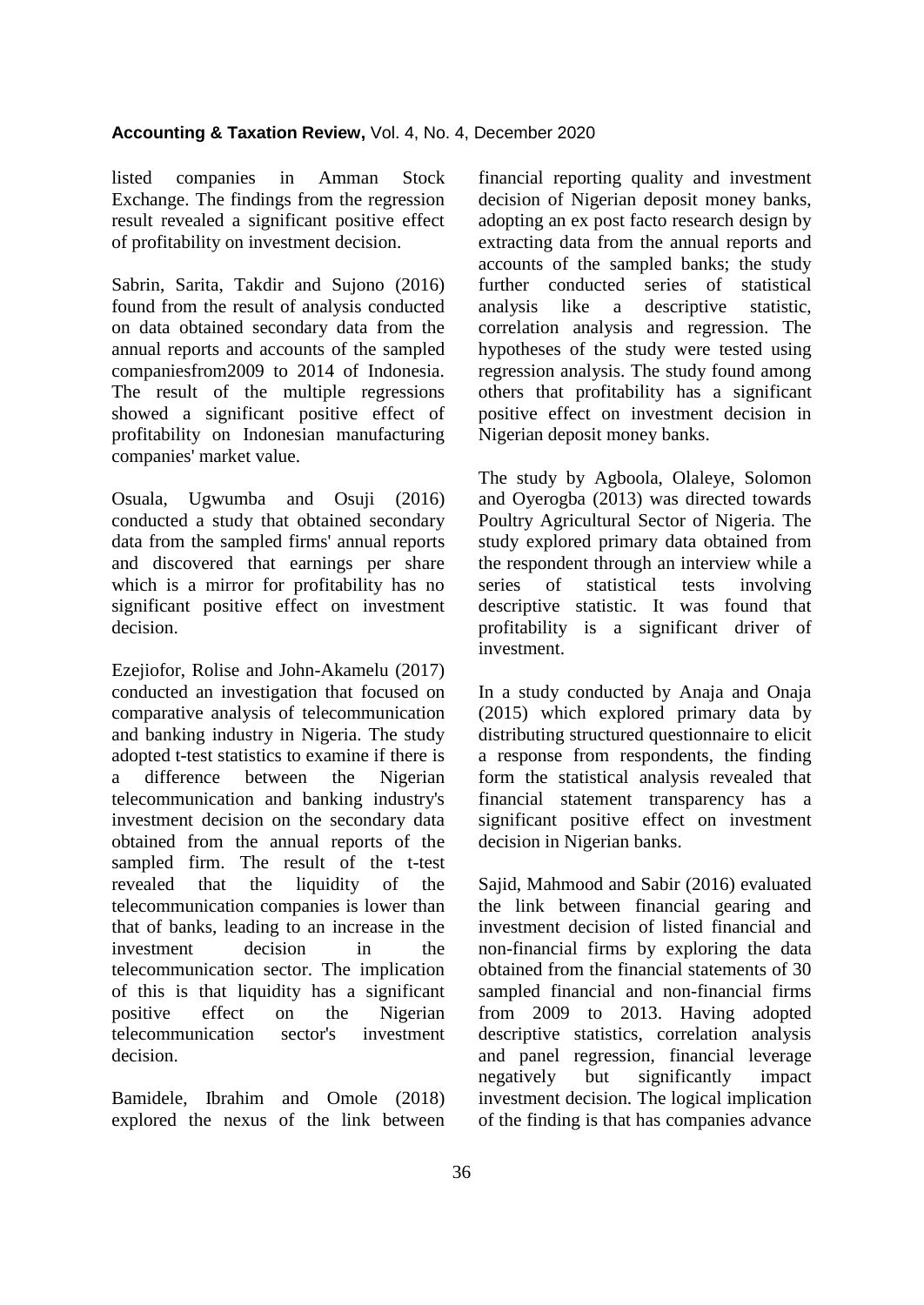more debt, the investors are scared away from investing as they believe that debt is associated with much risks and the fixed interest represents a charge against the earnings which reduces the distributable earnings and thus the dividend.

Aniefor and Oboro (2015) found from the result of correlation coefficient conducted on the data gathered from primary source with the aid of structured questionnaire revealed the existence of a significant positive effect of liquidity ratio on investment decision in some organizations in Delta State of Nigeria.

In Tanzania, Norman (2011) obtained primary data by administering questionnaire to six registered brokers in Dar es Salaam part of Tanzania. The findings revealed that financial statement analysis does not exhibit a significant influence on investment decision of investors arising from the lack of knowledge on the financial statement.

#### **3. METHODOLOGY**

#### **3.1 Research design**

The study adopted an ex post facto research design. The adoption of this is premised on the facts that data for the study were sourced from annual reports and financial statements of the sampled companies for past years under consideration.

#### **3.2 Source of data**

Data for the study were obtained from the annual reports and financial statements of the sampled banks. The financial reports are published in the sampled banks' individual websites and available in the Nigerian Stock Exchange Fact Book for the years under consideration.

### **3.3Population, sample and sampling technique**

The study population consists of the entire

23 listed deposit money banks of the Nigerian Stock Exchange. The sample size of 10 banks, which represents roughly 43% of the entire listed banks is selected. The sampling technique used in the study is purposive, which is premised on the size of the banks and availability of consistent data for the years under consideration.

#### **3.4 Data analysis techniques**

The study used panel data and regression involving Fixed Effect in analysing data and testing hypotheses.

# **3.5 Variable description and development of hypotheses**

## **Dependent Variable**

Log Ordinary Share Capital (LOSC): This is the only dependent variable of the study. It is used in measuring the amount of capital that a bank raised from public subscription its shares. It is used in the study as a surrogate for an investment decision.

#### **Independent variables**

Three different variables have been considered in the study as proxies for financial statement analysis. They are briefly discussed below:

#### **Return on Asset (ROE)**

In order to attract investors to invest in a company, banks release information relating to profitability, and as it relates the extent, the shareholders' wealth is maximized. Return on Equity (ROE) is a powerful tool used in measuring the extent at which a bank has used the shareholders fund to generate positive returns. A bank that reports positive and increasing returns on equity attracts more funds from investors in form of share capital. Thus, increase in Return on Asset is capable of increasing share capital. Arising from this expectation, the following null hypothesis is formulated: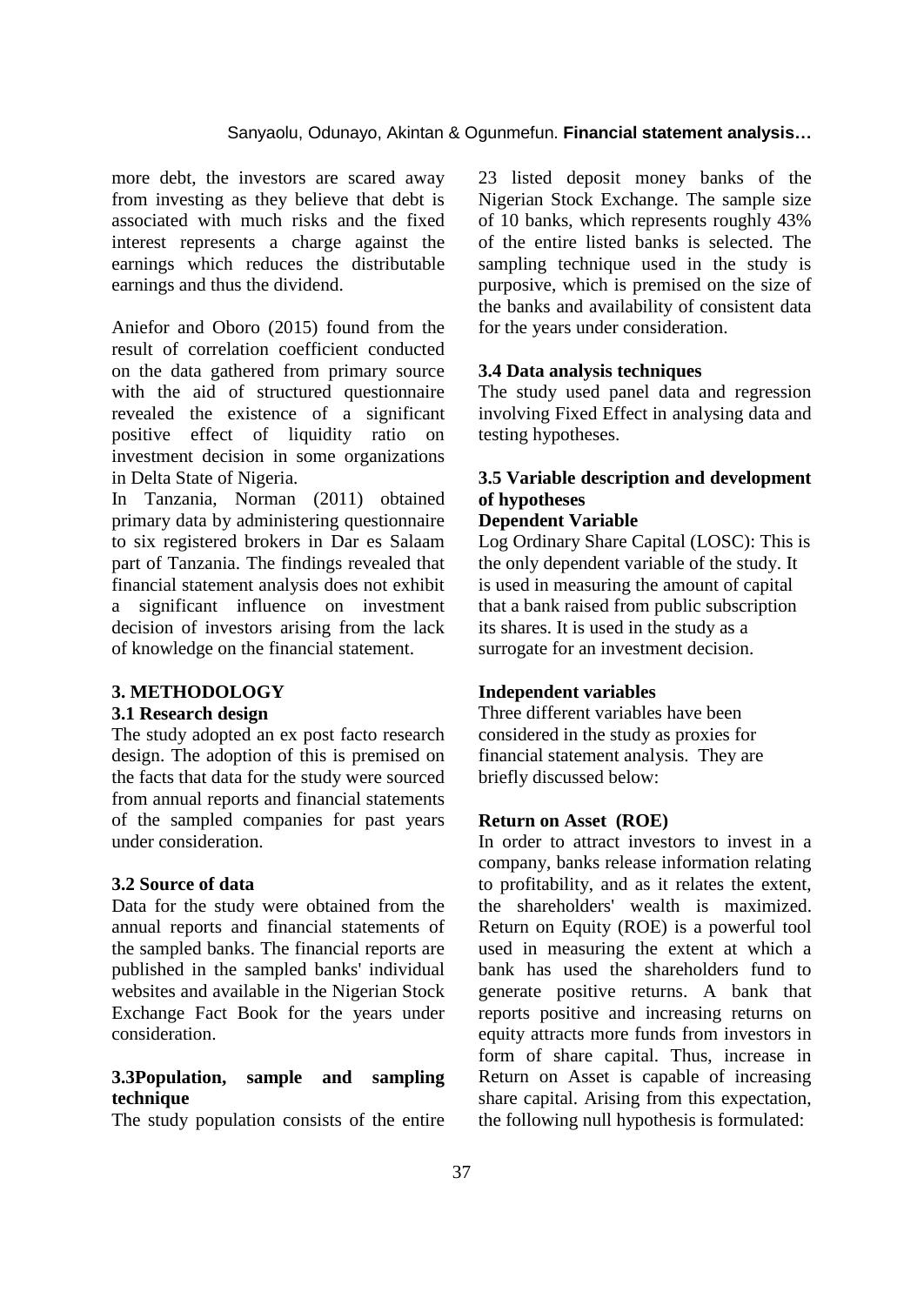$H<sub>0</sub>1$ : Profitability [Return on Equity] has no significant positive effect on investment decision of Nigerian deposit money banks.

**Debt to Equity Ratio (DER):** This is simply the ratio debt to total equity of a bank. It is one of the main measures of the extent of debt financing that surface in the entire bank's capital. Debt to equity ratio is also an essential determinant of investors' investment decision as companies that use more of debt may likely depend less on equity financing, which ultimately affects the amount of company's capital allocated to individual shareholders. Also, investors have heterogeneous expectation and appetite to risk. Risk-averse investors may prefer investing in a company that is well geared as against those with a low degree of gearing. Arising from this expectation, the following null hypothesis is formulated:

 H02: Debt to Equity Ratio (DER) has no significant positive effect on investment decision of Nigerian deposit money banks.

**Liquidity (CR):** Liquidity refers to the rate that a bank can attend to its short term maturing obligations as they fall due. Investors may consider the level of the bank's liquidity before the commitment of fund in the company. Investors who prefer regular dividend payment against capital gain from the disposal of shares may opt for a liquid bank while making investment decisions as only liquid bank can pay a cash dividend.

 $H<sub>0</sub>3$ : Liquidity (CR) has no significant positive effect on Nigerian deposit money banks' investment decision.

**Control variables:** ensure reliable estimates for testing hypothesis, Bank size has been introduced as a control variable for the study.

LOSC=f (ROE, DER, CR)………….. …..1  $LOSC_{it} = \alpha_{it} + \beta_1 ROE_{it} + \beta_2 DER_{it} +$  it …………...…….2 Where:

 $ROE_{it}$ = Return on Equity of firm i at time t  $DER_{it}$ =Debt to Equity ratio of firm i in period t  $CR_{it}$ =Current Ratio of firm i in period t.  $LBSIZE_{it} = log of Firm Size of Bank i in period$ t.

| Variable              | Acronym     | Measure                                                      | <b>Expected effect</b> |  |
|-----------------------|-------------|--------------------------------------------------------------|------------------------|--|
| Dependent variables   |             |                                                              |                        |  |
| Investment            | <b>LOSC</b> | Natural log of value of the number of ordinary share capital |                        |  |
| Decision              |             |                                                              |                        |  |
| Independent variables |             |                                                              |                        |  |
| Return on Equity      | <b>ROE</b>  | Profit after Tax                                             | $^{+}$                 |  |
|                       |             | <b>Total Equity</b>                                          |                        |  |
| Debt to Equity Ratio  | <b>DER</b>  | <b>Total Debt</b>                                            | $+/-$                  |  |
|                       |             | <b>Total Equity</b>                                          |                        |  |
| <b>Current Ratio</b>  | <b>CR</b>   | <b>Current Asset</b>                                         | $^{+}$                 |  |
|                       |             | <b>Current Liabilities</b>                                   |                        |  |

*Source: Authors' compilation, 2018.*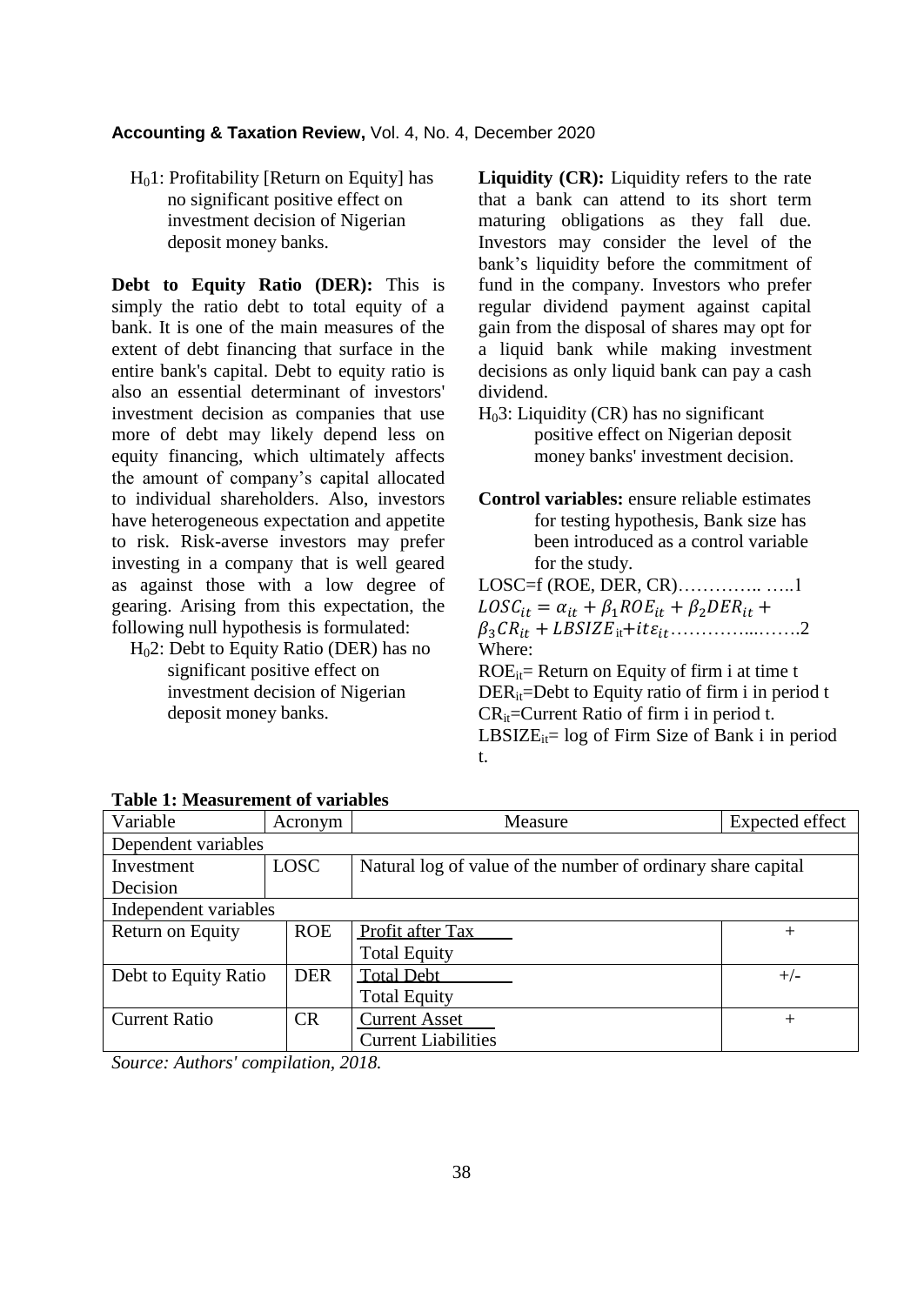### **RESULTS AND DISCUSSION 4.1 Descriptive statistics**

Descriptive statistics results are reported in Table 2. The table shows that ROE averaged 3357030 and with a minimum of 6.798088 and maximum of 58446690. The average return on equity was 0.030, with a minimum value of -3.94 and maximum of 1.094. Debt to equity ratio has a mean value of 5.695 with a minimum of 0.475 and maximum of 44.60. Current ratio, which is a mirror for liquidity, has a mean value of 1.109 and ranges from 0.4754 to 2.182. While the log of asst used to proxy, size shows an average value of 20.76 with a minimum of 17.88 and a maximum of 22.42.

|                 | LO OF OS | <b>ROE</b>  | <b>DER</b> | CR       | <b>LBSIZE</b> |
|-----------------|----------|-------------|------------|----------|---------------|
|                 |          |             |            |          |               |
| Mean            | 3357030. | 0.030219    | 5.694877   | 1.108974 | 20.76162      |
| Maximum         | 58446690 | 1.094442    | 44.60000   | 2.181533 | 22.41645      |
| Minimum         | 6.798066 | $-3.943179$ | 0.000000   | 0.475400 | 17.87634      |
| Std. Dev.       | 9782526. | 0.497623    | 5.879510   | 0.223455 | 0.950188      |
| <b>Skewness</b> | 4.081974 | $-6.043569$ | 3.406663   | 1.416580 | $-0.556706$   |
| Kurtosis        | 21.78067 | 45.95961    | 21.33180   | 9.192768 | 2.722147      |

**Table 2: Summary of Descriptive Statistics**

*Source: Authors computation, 2018.*

Table 4 presented the Pearson correlation matrix for shareholder's wealth maximization and investment decision for the same period. The results indicated that ROE, DER, and LFSIZE negatively

correlate with LOSC while having a positive correlation with CR. Also, it is clear that none of the coefficients is above 0.8, and it implies that there is an absence of multicollinearity (Gujarati, 2003).

| Variables     | <b>LOSC</b> | <b>ROE</b>  | <b>DER</b>  | CR       | <b>LBSIZE</b> |
|---------------|-------------|-------------|-------------|----------|---------------|
| <b>LOSC</b>   | 1.000       |             |             |          |               |
| <b>ROE</b>    | $-0.065357$ | 1.000       |             |          |               |
| <b>DER</b>    | $-0.229652$ | $-0.546202$ | 1.000       |          |               |
| CR            | 0.099417    | 0.097931    | 0.124868    | 1.000    |               |
| <b>LFSIZE</b> | $-0.412585$ | 0.354162    | $-0.324868$ | 0.176983 | .000          |

#### **Table 3: Correlation Matrix**

*Source: Authors computation, 2018.*

Table 5 below shows the result of Regression for Ordinary Least Square, Fixed Effect and Random Effect. To check for robustness, the study conducted Hausman Test to know which of the Fixed and Random Effect are appropriate for accurate analysis and testing of hypothesis. The result of the Hausman test shows a probability of 5%, which is significant at

5% implying that the fixed effect is appropriate for hypotheses testing.

#### **4.5 Discussion**

The result shows that Return on Equity (ROE), a proxy for financial statement analysis. The fixed-effect model shows that ROE has a positive effect on investment decision and is significant at 5% level. This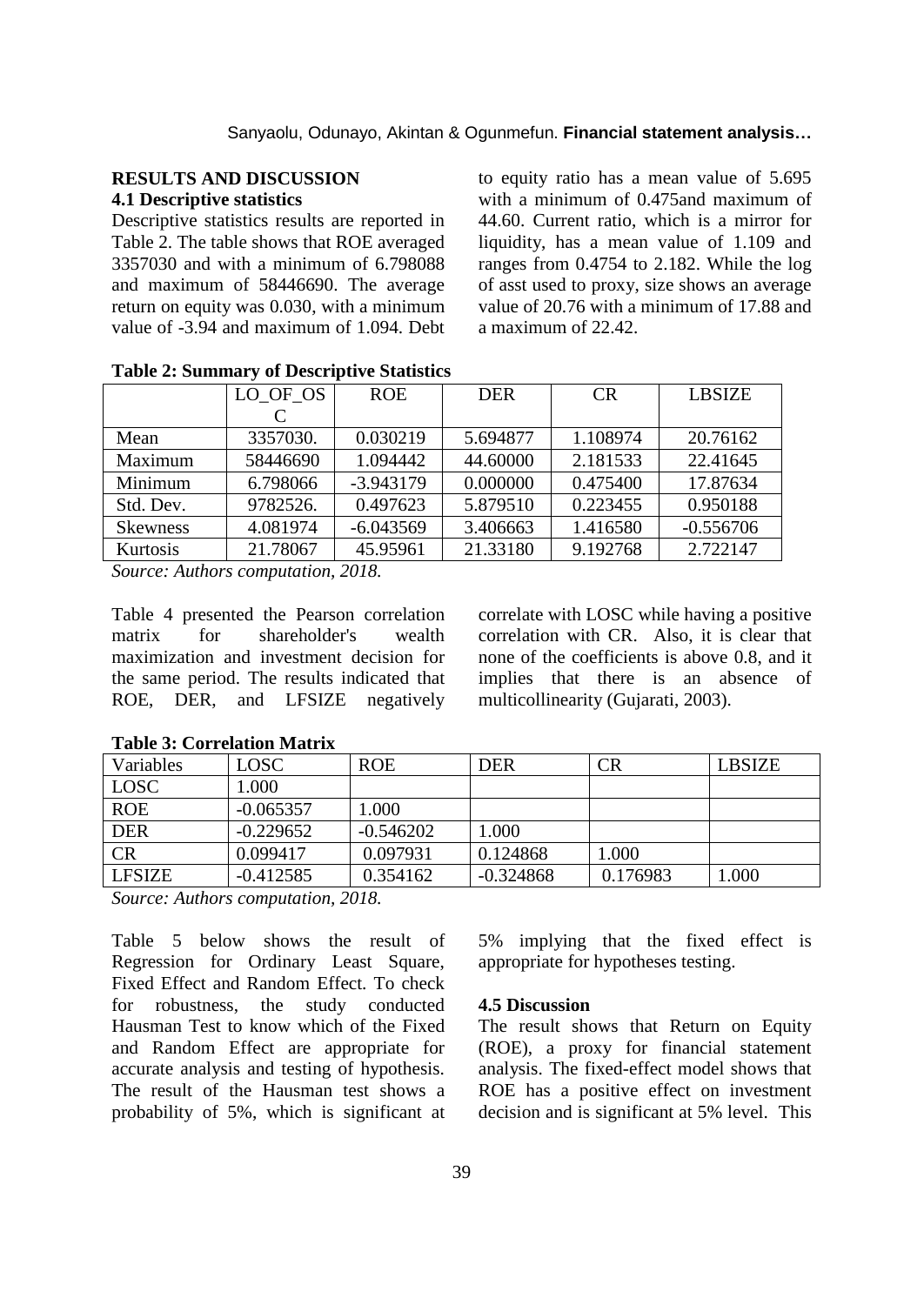implies that the higher the Return on Equity, the higher the level of fund that investors will invest. This is consistent with the a priori expectation, but it is in contrasts with the study by Osuala et al (2012). The alternate hypothesis 1 is at this moment accepted. Thus, return on equity is an essential factor that influences investors' investment decision of Nigerian deposit money banks.

Finding relating to the effect of debt-toequity ratio (DER) on investment decision reveals that DER has a positive influence on investment decision but was found not to be significant at all level of significance. The positive influence implies that the higher the debt-to-equity ratio, the higher the level of investment by investors. This positive coefficient is in line with a priori expectation, and it is also in line with the findings of decision. This finding is in line with that of Sajid et al (2016). Arising from this, the null hypothesis is therefore accepted. Thus, debt to equity ratio is not a significant driver of the Nigerian deposit money bank's investment decision.

Finally, the fixed effect further shows that the current ratio used as a surrogate for liquidity exerts positive but no significant effect on investment decision. This finding is in line with the a priori expectation as to its positive coefficient, but not in line with its insignificant effect on investment decision. The non-significant effect can be linked to the fact that liquidity is a shortterm objective while investment decision is of long term in nature. The result of this finding is in contrast with the findings by Aniefor and Oboro (2015). Arising from this, the null hypothesis is therefore accepted. Thus, liquidity is not a significant determinant of investment decision of Nigerian deposit money bank.

The adjusted R-square of 0.567013 means about 57% variations in investment decisions are jointly accounted for by all the identified proxies for financial statement analysis. The probability of the F statistics of 0.000, which is significant at all level of significances means that the variables fit into the model and that there is a significant joint effect of financial statement analysis and investment decision.

| Dependent variable (LOSC) |              |        |          |        |             |        |
|---------------------------|--------------|--------|----------|--------|-------------|--------|
| Independent variables     | Pooled       |        | Fixed    |        | Random      |        |
|                           | Coef.        | Prob.  | Coef.    | Prob.  | Coef.       | Prob.  |
| $\mathcal{C}$             | $1.26E + 08$ | 0.0000 | -2832298 | 0.9334 | 96698765    | 0.0001 |
| <b>ROE</b>                | $-2648928$   | 0.2132 | 6295519  | 0.0053 | 471969.7    | 0.8026 |
| <b>DER</b>                | $-742193.9$  | 0.0001 | 239659.0 | 0.2593 | $-400498.6$ | 0.0208 |
| CR                        | 3946133      | 0.3282 | 3747044  | 0.3399 | 4712393     | 0.1839 |
| <b>LBSIZE</b>             | -5870802     | 0.0000 | 32966.81 | 0.9839 | $-4610616$  | 0.0001 |
| Adj. R-Squared            | 0.308713     |        | 0.567013 |        | 0.133203    |        |
| $F -$ statistic           | 11.27128     |        | 10.26750 |        | 4.534476    |        |
| Prob. $(F - statistic)$   | 0.000000     |        | 0.000000 |        | 0.002235    |        |
| Durbin - Watson           | 1.065502     |        | 1.509688 |        | 1.118804    |        |
| Hausman Test (Prob.)      |              |        |          | 0.0000 |             |        |

**Table 4: Model estimation results summary**

*Source: Authors computation, 2018.*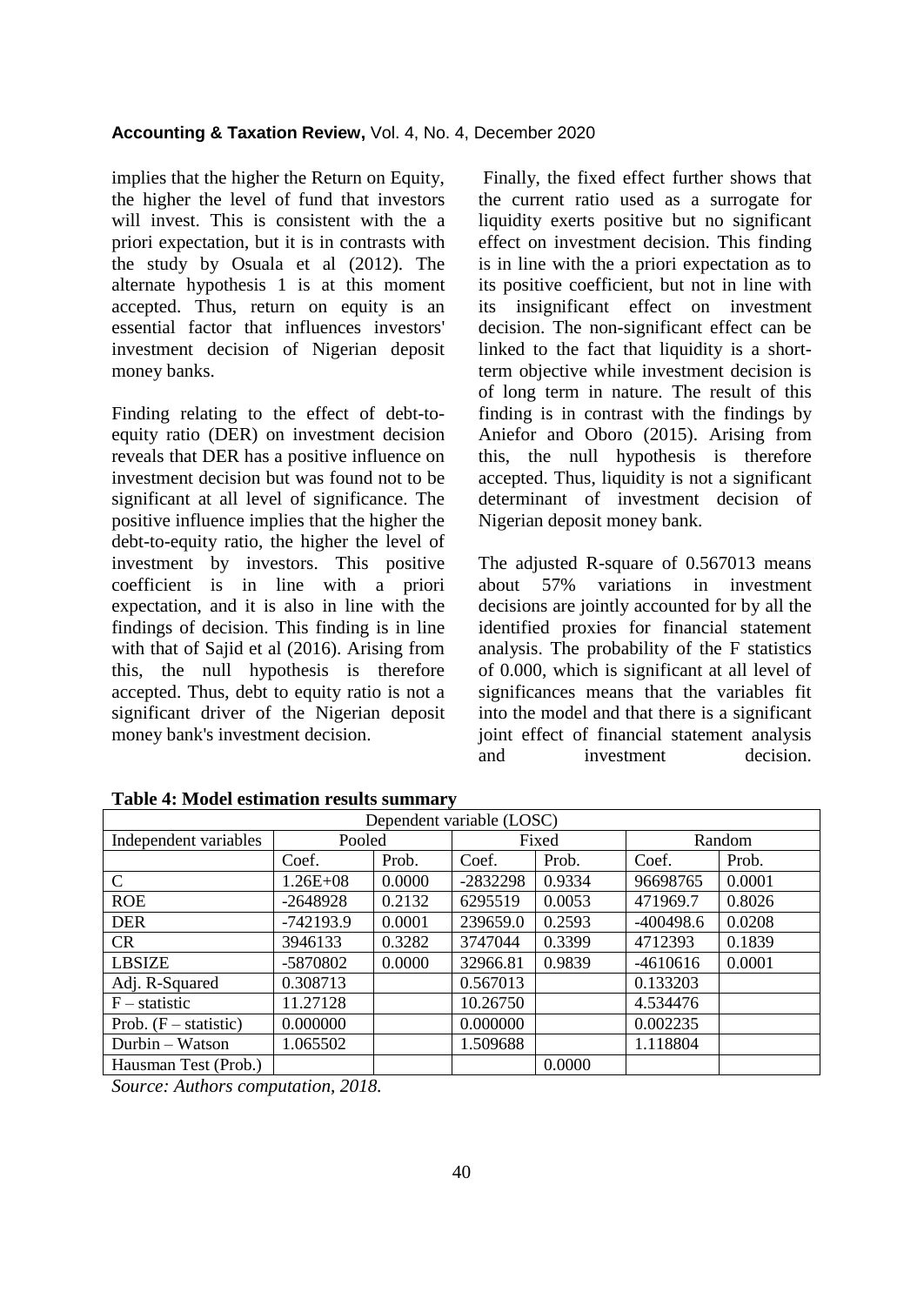#### **Conclusion**

The study concluded from the findings that financial statement has a significant joint positive effect on investment decision of Nigeria's deposit money banks.

#### **Recommendations**

Arising from the findings, the following recommendations were made:

- i. The finding relating to profitability that shows positive and significant effect on investment decision implies that investors' investment decision is significantly influenced by banks' ability to make profit; this study, therefore, recommends that banks should always thrive on being profitable as this induces subscription to their shares which in turn boost their capital base.
- ii. Debt to equity ratio that was found to be positive but insignificant implies that debt to equity ratio is not essential variable to investors in making investment decision, the study, therefore, recommends that banks should always maintain a reasonable proportion of debt in their overall capital structure to reduce risk to barest minimum.
- iii. Liquidity was also found to exert a positive but insignificant effect on investment decision; from this finding, the study recommends that banks always maintain optimum liquidity that is capable of improving profitability.

#### **References**

Abubakar, S. (2010). *Regulation and the economics of corporate financial reporting in Nigeria. Journal of Management and Enterprises Development,* 7(2), 65–72.

- Adeyemo, K. A., Isiavwe, D & Adetiloye, K. A. (2017). Financial reports and shareholders' decision making in Nigeria: any connectedness? *Journal of Internet Banking and Commerce*, 22(8), 8, 1-14.
- Agboola, J. O., Olaleye, M. O., Solomon, A. Z., & Oyerogba, E. O. (2013). Effect of accounting information on investment in Nigerian poultry agricultural sector. *Research Journal of Finance and Accounting*, 19(4), 124-132.
- Anaja, B., & Emmanuel, E. A. (2015). The role of financial statements on investment decision making: A study of UBA Plc*. European Journal of Business, Economics and Accountancy,* 2(3), 12-37
- Aniefor, S. O., & Oboro, O. G. (2015). Accounting ratios as a veritable tool for corporate Investment decisions: A study of selected organizations in Delta State*. Journal of Policy and Development Studies,* 9(5), 38-49.
- Bamidele, M. M., Ibrahim J., & Omole (2018). Financial reporting quality and its effect on investment decisions by Nigerian deposit money banks*.* European Journal of Accounting, Auditing and Finance Research, 6(4), 23-34.
- Ezejiofor, R. A., Olise, M. S., John-Akamelu, R. C. (2017). Comparative analysis on investment decision of telecommunication and banking industries in Nigeria. *Journal of Finance and Economics*, 5(2), 65-75.
- Faboyede, S., & Mukoro, D. (2012). Financial statement insurance: Restoring investor confidence in Nigerian Banks*. Research Journal of Finance and Accounting,* 3(5), 140-150.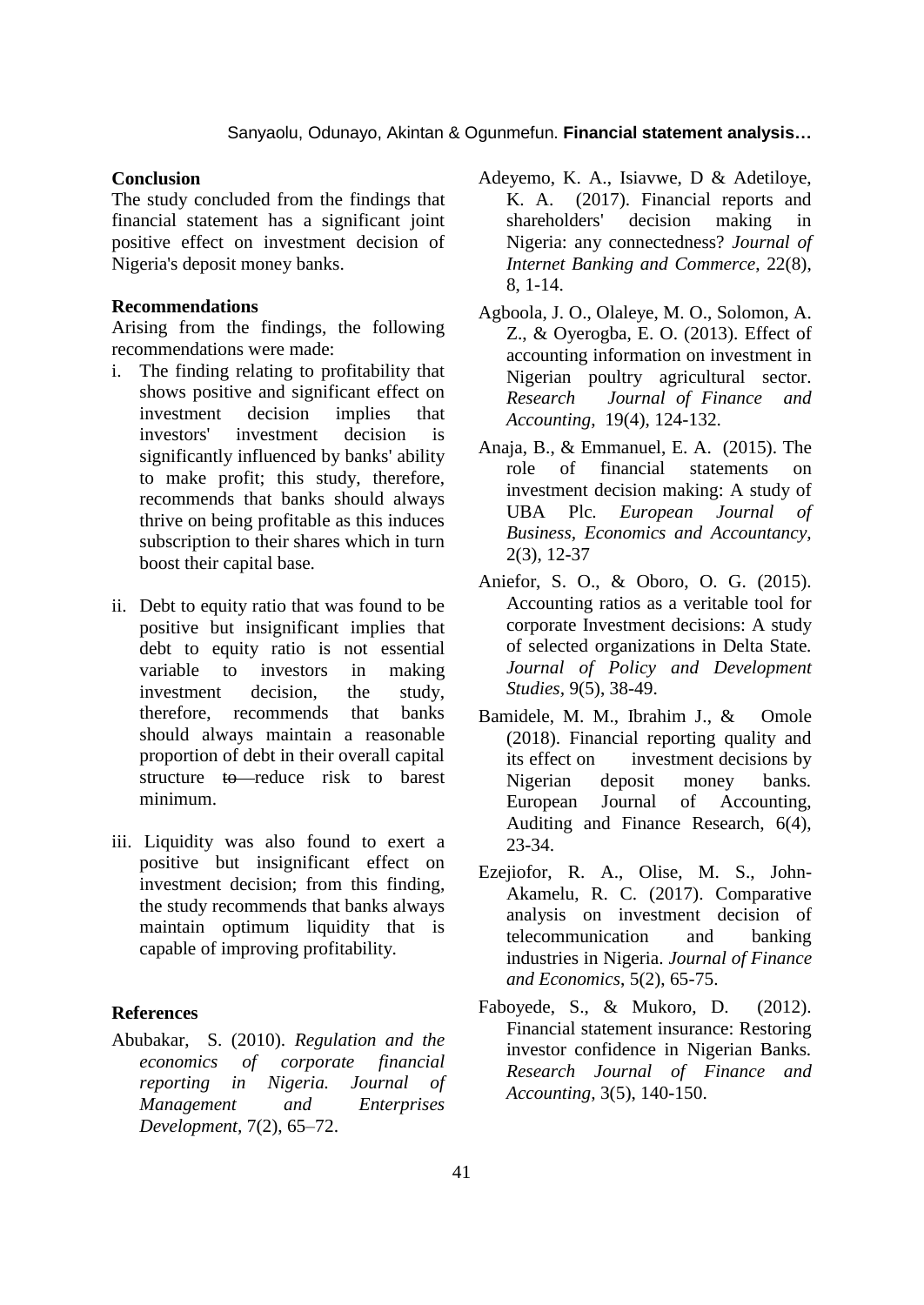- Firth, M. (1997). The provision of non-audit services by accounting firms to their audit client. *Contemporary Accounting Research*, 14 (summer) 1-21.
- Francis. J., & Simon, D. (1987). A test of audit pricing in the small client segment of the U.S audit market*. The Accounting Review*, 62(1), 145-157.
- Gujarati, D. N. (2003). Basic Econometrics, International Edition (Fourth Edition), Boston: McGraw Hill.
- Husband, G. R. (1938). The Corporate-Entity Fiction and Accounting Theory*.* The *Accounting Review*, 13(3), 241-253.
- Joseph, R. (2013). The impact of corporate strategy on investment decisions" [Online]. 2011.Retrieved from: <http://www.scribd.com/doc/52996200/>
- Kaplan, R. S., &. Roll, R. (2002). Investor evaluation of accounting information: Some empirical evidence. *Journal of Business*, 45, 225-257.
- Kapellas, K., &Siougle, G. (2018). The effect of IFRS adoption on investment management: A review of the literature. *Technology and Investment,* 9, 1-23.
- Makarim, R. F., & Noveria, A. (2014). Investment decision based on financial performance analysis and market approach valuation of Indonesian Construction Sector. *Journal of business and management*, 3(7), 799-812.
- Norman, A. S. (2011). Financial analysis as a consideration for stock exchange investment decisions in Tanzania. *Journal of accounting and taxation*, 3(4), 60-69.
- Newlove, George. H., & Paul, S. (1951). *Advanced Accounting*, Volume I: Corporate Capital and Income, Boston: D.C. Heath and Company.
- Osuala, A. E., Ugwumba, E. C.& Osuji, J. I. (2012). Financial statements content investment decisions –A study of selected Firms. Jorind 10 (2), June, 2012. **ISSN** 1596 8308.www.transcampus.org./journals, [www.ajol.info/journals/jorind.](http://www.ajol.info/journals/jorind)
- Popoola, C. F., Akinsanya, K., Babarinde, S. B., & Farinde, D. A. (2014). Published financial statement as a correlate of investment decision among commercial bank Stakeholders in Nigeria. *International Journal of Economics and Management Engineering*, 8(1), 41-46.
- Sabrin, B., Sarita, D., TakdirandSujono S (2016). The effect of profitability on firm value in manufacturing company at Indonesia Stock Exchange. *The International Journal of Engineering and Science (IJES)*, 5(10), 81-89.
- Sajid, M., Mahmood, A., & Sabir, H. M. (2016). Does financial leverage influence investment decisions? Empirical evidence from KSE-30 Index of Pakistan. *Asian Economic and Social Society*, 4(2), 82-89.
- Staubus, G. J. (1959).The residual equity point of view in accounting*. The Accounting Review*, 34(1), 3-13.
- Thair, A., & Kaddumi, T. (2016). Financial analysis and investment decision-empirical study on the Jordanian Stock Market*. International Journal of Economic Research*, 14(18) 1-9.
- Zayol, P. I., Agaregh T., & Eneji, B. E. (2017). Effect of financial information on investment decision making by shareholders of banks in Nigeria*. International Journal of Economics and Finance*, (3)8, 20-31.